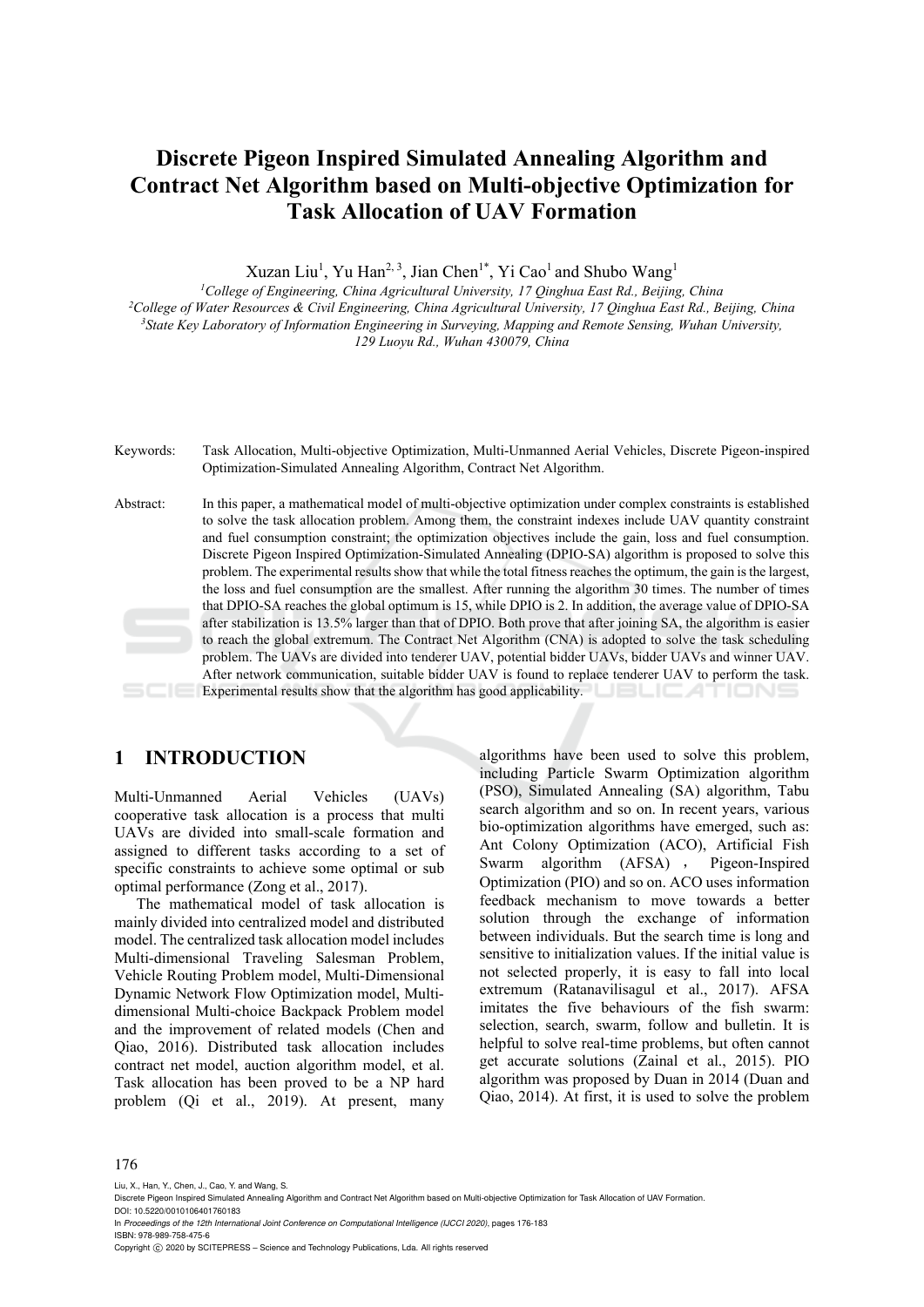of air robot path planning, and then it is applied to image restoration and parameter optimization (Duan and Wang, 2016; Duan and Xu, 2020). These proves that PIO algorithm has great application potential and good applicability. However, PIO algorithm is often used to deal with continuous problems, and the mining of discrete problems is not deep enough. By deeply understanding the mechanism of PSO algorithm, Ye(Ye et al, 2017) adopted the crossover and replacement operations of genetic algorithm (GA) to update the speed and position of particles, and solves the problem of task allocation. Inspired by him, this paper adopts the same form to update pigeons' state information, and realizes the discrete processing of PIO algorithm. On the other hand, at present, a single algorithm can no longer meet the needs of various problems, so it has become a general trend to merge the advantages of multiple algorithms to make up for the shortcomings of a single algorithm. In view of the advantage of SA algorithm which can keep the poor solution with a certain probability and jump out of the local extremum, this paper integrates SA in DPIO, which not only avoids the premature convergence of the algorithm, but also effectively shortens the optimization time of the algorithm.

After task allocation, if a certain UAV cannot perform the task under special circumstances, the Contract Net Algorithm (CNA) is used for task scheduling. CNA is one of the distributed task allocation algorithms, which has better scalability and robustness. It is a kind of negotiation and coordination mechanism, which simulates the economic behaviour of "tender-bid-win" mechanism to schedule tasks (Qiao et al., 2016). At present, the research of CNA has a broad basis. Chen (Chen and Qiao, 2016) adopted the CNA to study the real-time scheduling of the manufacturing system. Experiments show that the method can effectively reduce the impact of disturbance factors such as equipment failure on the system operation. Li (Li and Zhang., 2017) combines the task load rate index and token ring network in the CNA, which solves the task allocation problem of multi autonomous underwater vehicles and reduces the irrationality of task allocation. Because of the good real-time performance of CNA, this algorithm is adopted to solve the task scheduling problem.

The rest of this paper is arranged as follows: In section 2, the task allocation model is introduced; In section 3, the DPIO-SA algorithm is proposed to solve the task allocation problem; In section 4, CNA is adopted to solve the task scheduling problem; In section 5, the experimental results and simulation are listed; In section 6, conclusion.

There are two innovations in this paper. Firstly, the exchange and cross operations are used to update the state information of pigeons and realize the discretization of PIO algorithm. Secondly, Adding SA algorithm to DPIO algorithm makes it easier to jump out of local extremum.

### **2 TASK ALLOCATION MODEL**

For the convenience of analysis, the variables in this paper are defined as shown in Table 1:

| Parameter                | Meaning                                                    |  |
|--------------------------|------------------------------------------------------------|--|
|                          | Number of UAVs                                             |  |
| task nums                | Number of tasks                                            |  |
| $(p_{u,i}^x, p_{u,i}^y)$ | Initial position of the $i^{th}$ UAV                       |  |
| $(p_{t,j}^x, p_{t,j}^y)$ | Initial position of the $jth$ task                         |  |
| $l_i^L$                  | Lower limit of UAVs quantity<br>required for $i^{th}$ task |  |
| $l_i^H$                  | Upper limit of UAVs quantity<br>required for $i^{th}$ task |  |
| $l_{t,i}$                | Number of UAVs performing $i^{th}$<br>task actually        |  |
| $att(uav_i)$             | Attack capability of i <sup>th</sup> UAV                   |  |
| $def( uav_i)$            | Defensive capability of $i^{th}$ UAV                       |  |
| $att(task_i)$            | Attack capability of $j^{th}$ task                         |  |
| def(task <sub>i</sub> )  | Defensive capability of $j^{th}$ task                      |  |
| $val(uav_i)$             | Importance of $i^{th}$ UAV                                 |  |
| $val(task_{i})$          | Importance of $j^{th}$ task                                |  |
| $fuel$ <sub>max</sub>    | Maximum fuel that a single UAV<br>can carry.               |  |
| $fuel_{u,i}$             | Fuel consumption per unit<br>distance                      |  |
| $(a_1, a_2, a_3, a_4)$   | Weights of related indexes                                 |  |

Table 1: Related variables in task allocation model.

#### **2.1 Constraints**

Using the coordinate information of the UAVs and tasks, the distance of  $i^{th}$  UAV and  $j^{th}$  task is calculated.

$$
d_{i,j} = \sqrt{(p_{u,i}^x - p_{t,j}^x) + (p_{u,i}^y - p_{t,j}^y)}
$$
 (1)

The relationship between the fuel consumption and distance can be expressed by: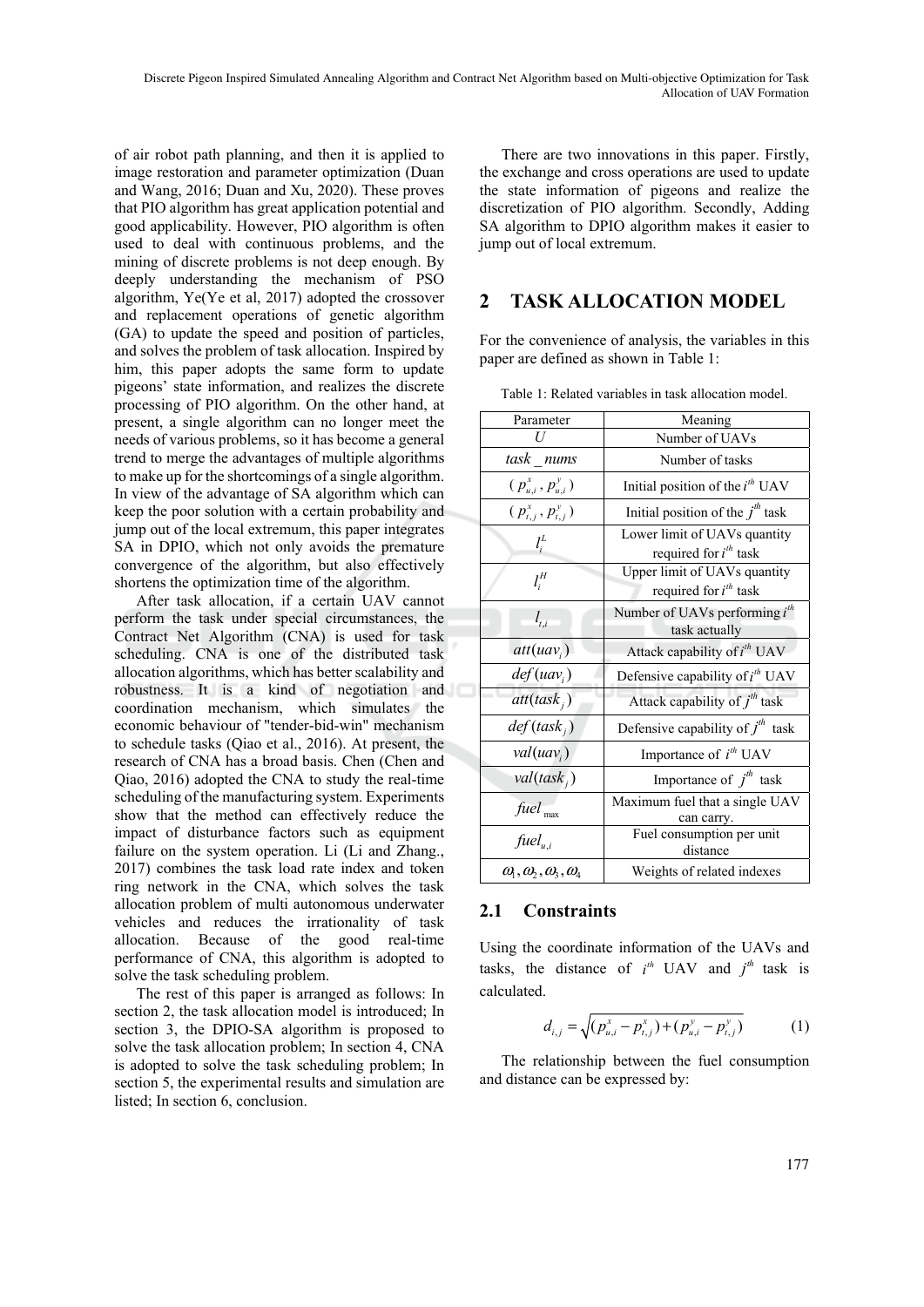ECTA 2020 - 12th International Conference on Evolutionary Computation Theory and Applications

$$
fuel_i = fuel_{u,i} \cdot d_{i,j} \tag{2}
$$

When performing the task, we consider the UAV to be at a constant speed, so  $fuel_{i,j}$  is set as a constant. Then the fuel constraint can be expressed by:

$$
fuel_i \le fuel_{\text{max}} \tag{3}
$$

When assigning tasks to UAVs, the number of UAVs required for each task is different, and they need to be kept within a range. If the number is not in this range, it may affect the interaction and communication of UAVs. The number constraint of UAV required for each task can be expressed by:

$$
l_i^L \le l_{t,i} \le l_i^H \tag{4}
$$

Transforming this constraint into penalty can be expressed as:

$$
pe = \begin{cases} \sum_{i=1}^{\text{task\_minus}} |l_i^L - l_{t,i}| & l_i^L > l_{t,i} \\ \sum_{i=1}^{\text{task\_minus}} |l_i^H - l_{t,i}| & l_i^H < l_{t,i} \\ 0 & \text{others} \end{cases}
$$
 (5)

At the same time, each task requires multi UAVs to perform together, and a single UAV can only perform one task. It can be expressed as:

$$
\sum_{j=1}^{\text{task\_nums}} \text{allo}_{i,j} = 1, i = 1, 2, \cdots U. \tag{6}
$$

#### **2.2 Performance Indicators**

The loss index of the UAV is related to the defensive ability of UAV and the attack ability of task. Similarly, the damage index of the task is related to the attack ability of UAV and the defensive ability of task, which can be expressed as:

$$
los_{i,j} = att(task_j) / def(uav_i)
$$
 (7)

$$
dam_{i,j} = att(uav_i) / def(task_j)
$$
 (8)

The loss of each UAV can be expressed as the product of loss index of the UAV and the importance of the UAV.

$$
utlos = \sum_{j=1}^{task\_mums} \sum_{i=1}^{U} allo_{i,j} los_{i,j} val(uav_i)
$$
 (9)

The cost of fuel consumption can be expressed as the sum of fuel consumed by each UAV after running to the designated task location.

$$
utfuel = \sum_{i=1}^{U} fuel_i \tag{10}
$$

The gain of executing tasks is defined as the product of the damage index of the task and the importance of the task.

$$
utgain = \sum_{j=1}^{task\_mums} \sum_{i=1}^{U} allo_{i,j}dam_{i,j}val(task_j) \quad (11)
$$

The gain, loss, fuel consumption and penalty are integrated in the evaluation function as the total fitness. Then the evaluation function is combined with the constraints to solve the following problem:

$$
\max J = w_1 \cdot utgain - w_2 \cdot utlos
$$
  
\n
$$
- w_3 \cdot utfuel - w_4 \cdot pe
$$
  
\n
$$
s.t. \sum_{j=1}^{task\_minus} allo_{i,j} = 1, i = 1, 2, \cdots, U
$$
  
\n
$$
fuel_i \le fuel_{\max}
$$
\n(12)

### **3 DPIO-SA ALGORITHM**

PIO is generally used to solve the continuous problem, while the task allocation problem is a discrete problem, so the form of solution needs to be rewritten. In this paper, multi-dimensional integer vector coding is adopted to represent solutions. In the result of DPIO, the vector dimension represents the UAV number, and the vector element represents the task number to be executed. For example, if the solution is 1-3-3-2-1, which means the number of UAV executing task 1 is 1,5; the number of UAV executing task 2 is 4; the number of UAV executing task 3 is 2,3.

Due to the complexity of the constraints and the large amount of calculation, the DPIO is proposed for solving.

When pigeons are far away from their destination, they will fly in a general direction according to the magnetic field and the sun. Reflected in the early stage of the algorithm, it is expressed as learning from the global optimal individual. Through in-depth analysis and research on the mechanism of the PIO algorithm, it is found that the essence of the compass operator is to use the individual's own information and the optimal individual to update the position, so we can reconstruct its update formula.

$$
X_{i}(t+1) = c \otimes F_{2} \{ w \otimes F_{1}[X_{i}(t)], p_{g}(t) \} (13)
$$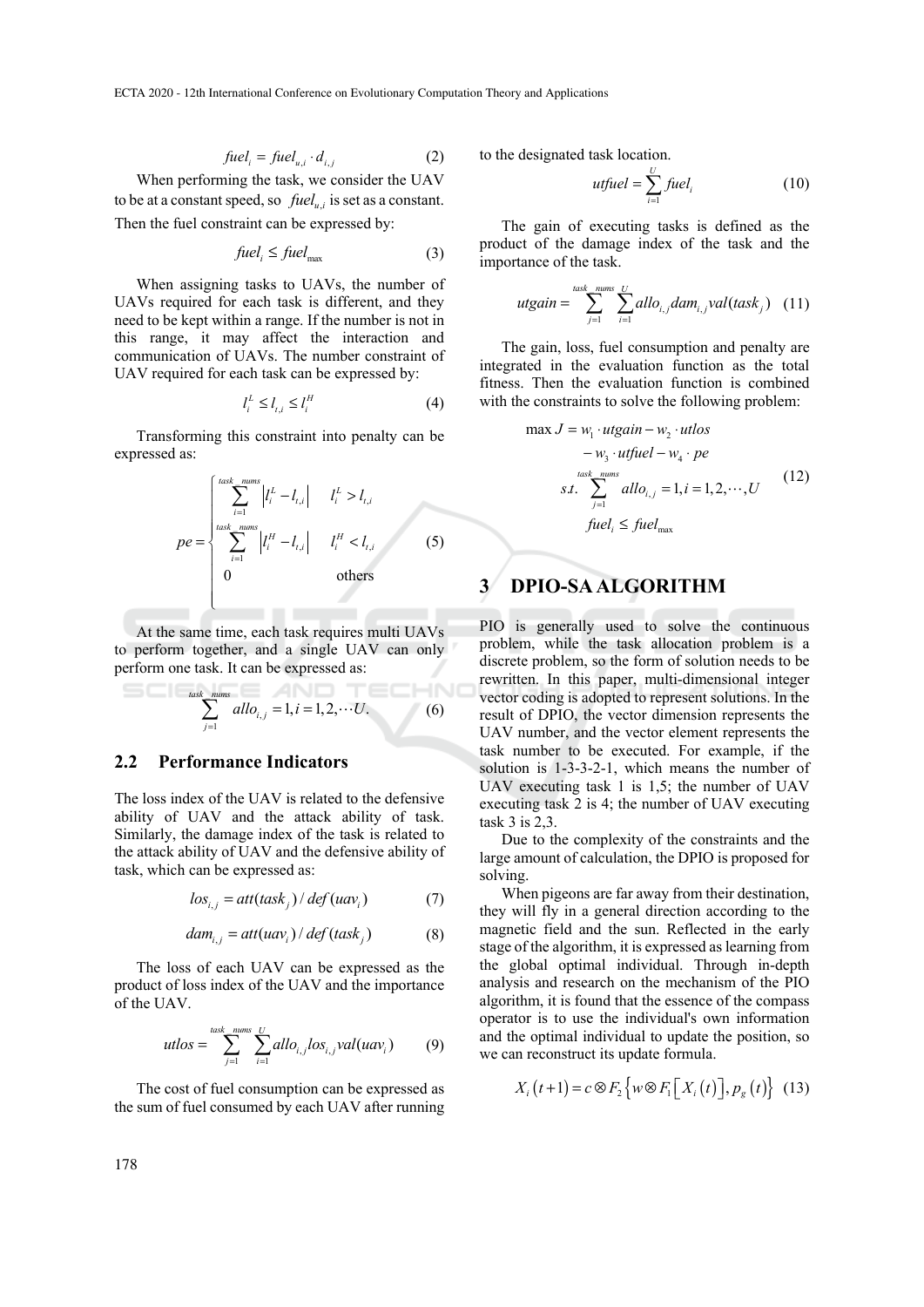where,  $X_i(t)$  represents the positions of pigeon group in the  $i^{th}$  iteration.  $p_g(t)$  represents the global extremum. *w* represents the inertia weight. *c* represents learning coefficient.  $F_1(X_i(t))$  is the function of the influence of pigeon's own velocity on its position.  $F_2(X_i(t), p_{\sigma}(t))$  is the function that pigeons learn from global extremum.

The position update formula consists two parts. Let  $\psi_i(t)$  be the temporary variable:

$$
\psi_i(t) = w \otimes F_1(X_i(t))
$$
  
= 
$$
\begin{cases} F_1(X_i(t)), & r_i < w \\ X_i(t), & r_i \ge w \end{cases}
$$
 (14)

This is the inertia part of the individual, which indicates the reference of the individual to its own speed. Among them,  $\psi_i(t)$  represents the pigeon's speed. During speed updating, a random number  $r_1$ in the interval [0, 1] is generated by  $rand()$ . If  $r_1 < w$ , genes exchange will be perform. Two random numbers *a* and *b* are generated, and then the genes at *a* and *b* positions in the solution are exchanged, which means, the task to be performed by the  $a^{th}$ UAV is exchanged with that to be performed by the  $b<sup>th</sup>$  UAV. As shown in Figure 1.



Figure 1: Schematic diagram of exchange operation.

(ii)

(i)

$$
X_i(t+1) = c \otimes F_2(\psi_i(t), p_g(t))
$$
  
= 
$$
\begin{cases} F_2(\psi_i(t), p_g(t)), & r_2 < c \\ \psi_i(t), & r_2 \ge c \end{cases}
$$
 (15)

This is the learning part of the individual, which indicates that the pigeon adjusts its position according to the global extremum  $p_g(t)$ . During learning, a random number  $r_2$  in the interval [0, 1] is generated by  $rand()$ . If  $r_2 < c$ , genes cross will be performed. Two random numbers *a* and *b* are

generated, and then the genes between *a* and *b* positions in the solution are exchanged by global extremum  $p_e(t)$ , which means, the tasks performed by the  $a^{th}$  to the  $b^{th}$  UAVs are all replaced by the tasks performed by the  $a^{th}$  to the  $b^{th}$  UAVs in the global extremum  $p_g(t)$ . As shown in Figure 2.



Figure 2: Schematic diagram of cross operation.

When the pigeon group is close to the destination, it will be closer to the population that is familiar with the landmark information. After each iteration, the number of pigeon population will be halved, and the first half with better adaptability will be selected as the current population. The center of the remaining pigeon group is obtained by averaging the genes in the remaining pigeon group, and the center is used as the reference direction to update the position of each pigeon. The operation is as follows:

$$
N_p(t+1) = \frac{N_p(t)}{2}
$$
  

$$
X_c(t+1) = round \left(\frac{\sum_{i=1}^{N_p(t+1)} X_i(t+1)}{N_p(t+1)}\right)
$$
 (16)  

$$
X_i(t+1) = d \otimes F_2[X_c(t+1)]
$$

When the position is updated, a random number  $r_2$  is generated by *rand*(). If  $r_2 < d$ , two random numbers *a* and *b* are generated. Then the genes between *a* and *b* of the current individual are replaced by the genes of the reference center.

However, DPIO is easy to fall into local extremum. In order to solve this problem, SA is used to improve it. The main idea of SA is to judge whether to accept new solution according to the Metropolis criterion. The metropolis guidelines are as follows:

$$
y = \begin{cases} 1 & , \Delta > 0 \\ exp(\Delta/T), & \Delta \le 0 \end{cases}
$$
 (17)

where  $\Delta = \text{fitness}(new) - \text{fitness}(old)$ .

The specific method is: after each iteration of compass operator and landmark operator, the fitness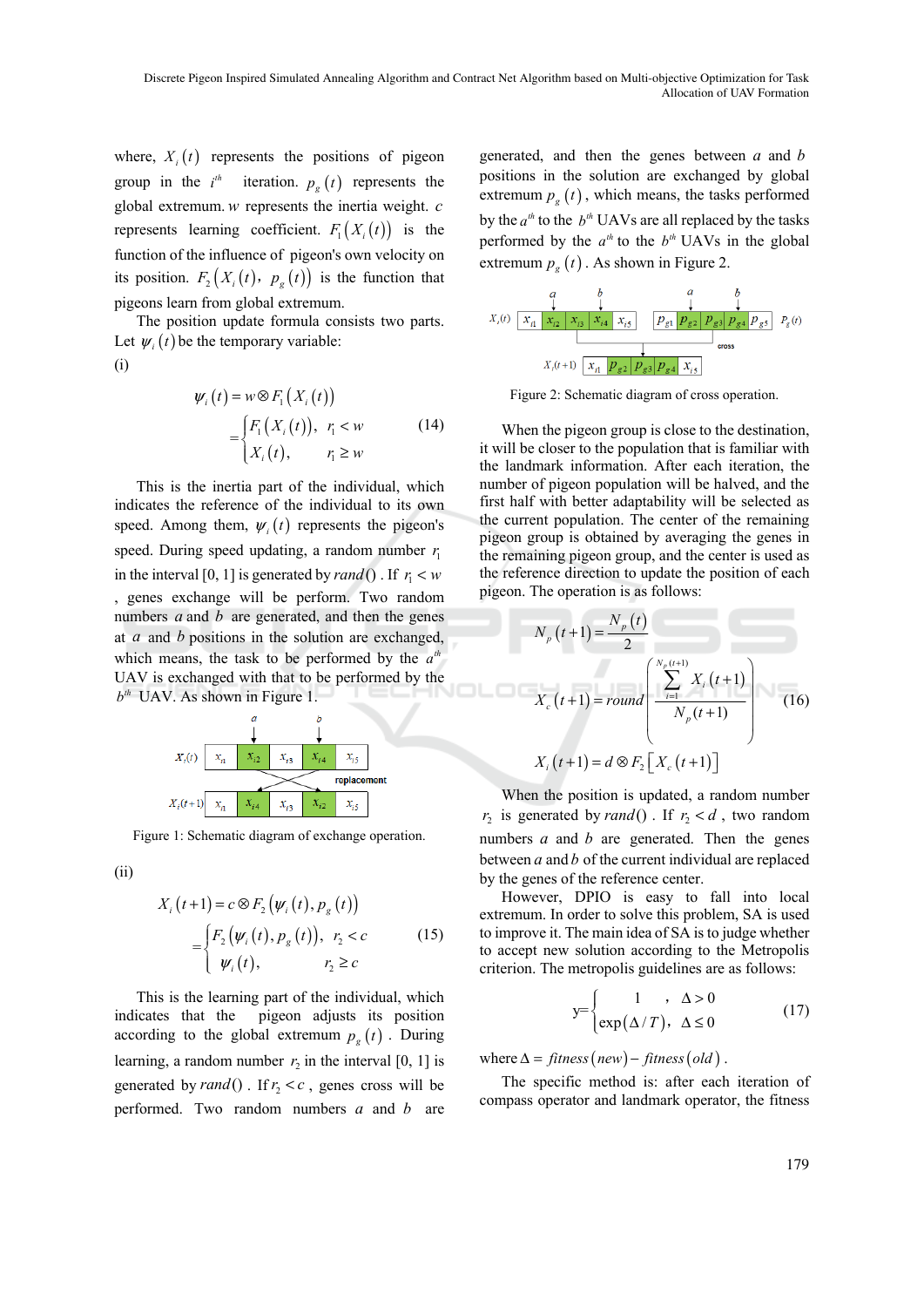of the new solution and the current solution is compared. If the fitness of new solution is higher, the new solution is accepted; Else, a random value  $r_3 \in [0,1]$  is generated. If  $r_3 < y$ , the new solution is accepted, otherwise the solution is not updated.

The flow chart of DPIO-SA is shown in Figure 3.



Figure 3: Flow chart of DPIO-SA algorithm.

### **4 CONTRACT NET ALGORITHM**

In the CNA, UAVs are divided into the tenderer UAV, the potential bidder UAV, the bidder UAV and the winner UAV. The tenderer UAV is the owner of the task; The potential bidder UAV is the UAV that have a communication relationship with the tenderer UAV and the bidder UAVs are the UAVs that meet the task constraints. The winner UAV is the UAV that finally signs the contract with the tenderer UAV after bidding.

When a UAV is unable to perform the current task due to special circumstances, the CNA is used for task scheduling. First, whether the task performed by the UAV meet the UAV quantity constraint is judged. If it is not satisfied, i.e.  $l_{t,i} < l_i^L$ , then the UAV will issue tasks as the tenderer UAV. Then, the tenderer UAV issues tasks to the UAVs that have communication relationship with it. These UAVs are defined as potential bidder UAVs.

Next, in the bidding stage, the potential bidder UAV first judges whether there are redundant UAVs in the currently executed task. If not, the UAV cannot perform other tasks; if there are, then, it is judged whether the UAV meets the fuel constraint from its position to the task assembly point of the bidder's UAV, if so, it will be marked as the bidder UAV. And the *gain* , *utlos* and *utfuel* will be used as performance indicators to calculate the overall capacity and send it to the tenderer UAV.

$$
J_2 = w_1 \cdot utgain - w_2 \cdot utlos - w_3 \cdot utfuel \qquad (18)
$$

Finally, the tenderer UAV selects the bidder UAV with the largest overall capacity according to the returned information and sends winning information to it. After receiving the information, the winner UAV changes its task attributes and executes the task assigned to the tenderer UAV. The specific negotiation process is shown in Figure 4:



Figure 4: Task negotiation process based on CAN.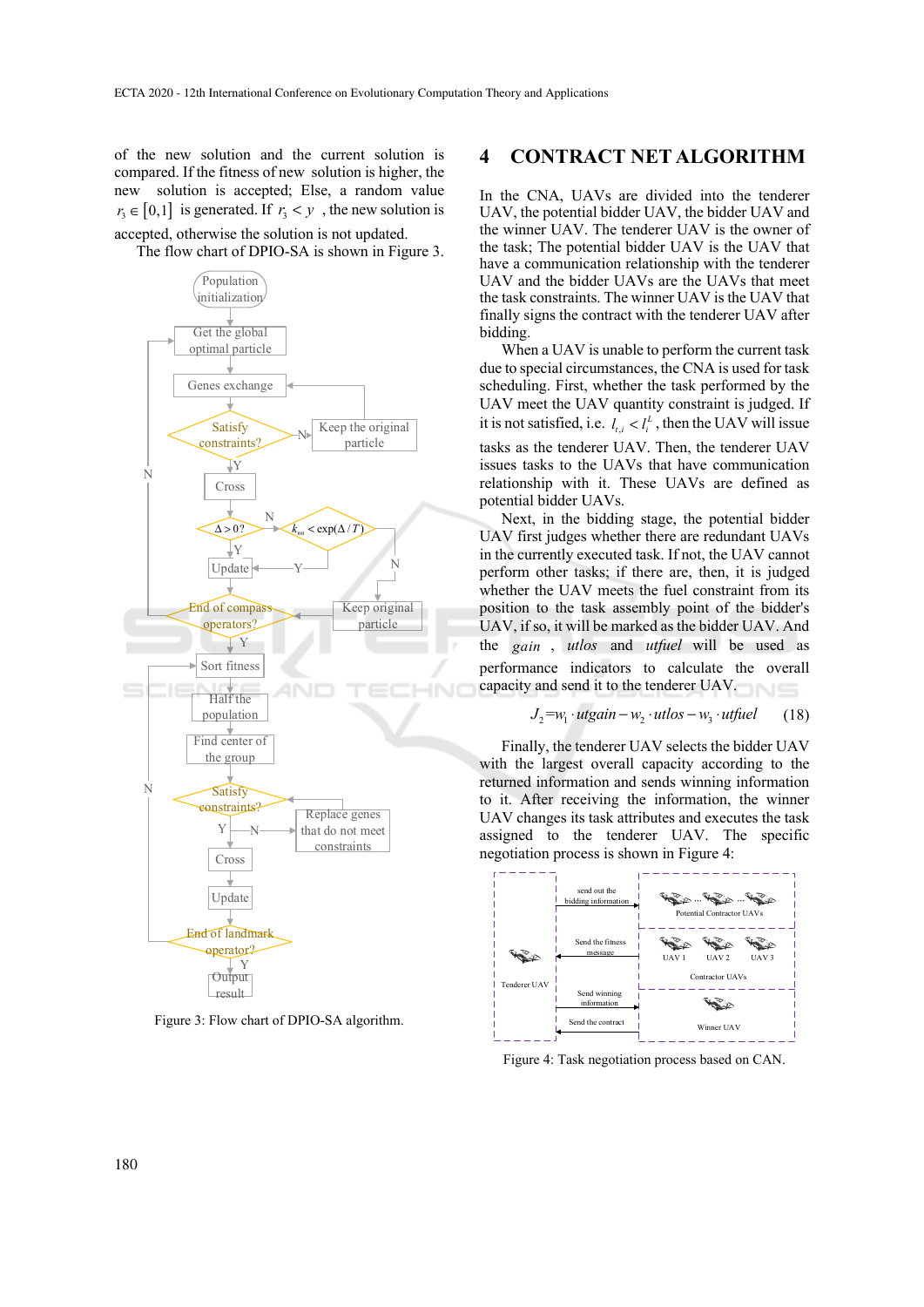### **5 EXPERIMENT SIMULATIONS**

In order to verify the effectiveness of the algorithm, the simulation experiments are carried out under the Windows 10 operating system based on Matlab2019 (a) environment.

### **5.1 DPIO-SA Experiment Results**

After running the program, we can get the value range of gain is [6.1235, 6.7347], the value range of loss is [29.6690, 36.1274], and the value range of fuel consumption is [480.5009,721.3119]. In order to ensure that the length of the three values are the same, let  $w_1 = 10$ ,  $w_2 = 1$ ,  $w_3 = 0.025$ . In order to ensure that the task allocation results meet the quantity constraints,  $w_4$  must be large enough, so  $w_4$ =1000. The number of the number of simulated pigeons is  $n = 100$ . The number of compass iterations is  $Dt_1 = 100$  The number of landmark iterations is  $Dt_2 = 50$ . The initial temperature of SA is  $T = 8$ , the temperature attenuation factor is  $k = 0.8$ , The number of SA iterations is *L*=30 . The UAVs are randomly distributed in the site of  $100m \times 100m$ . The number of UAVs used in the experiment is 24, and each task target is at the quintile of the site. Due to the excessive number of UAVs, their performance parameters are too large, which will not be listed here. Task performance parameters are shown in Table 2.

Table 2: Task parameters.

|             | Task1 | Task 2 | Task 3 | Task 4 | Task 5 |
|-------------|-------|--------|--------|--------|--------|
| $\mathbf x$ | 25    | 50     | 25     | 75     | 75     |
| v           | 25    | 50     | 75     | 25     | 75     |
| A           | 54    | 72     | 46     | 54     | 54     |
| D           | 77    | 68     | 42     | 77     | 77     |
| V           | 0.45  | 0.15   | 0.25   | 0.45   | 0.45   |
| $l_i^L$     |       |        |        |        |        |
| 1Н          | 8     |        | 9      |        |        |

where  $(x, y)$  is the position of tasks, A and D are the attack and defensive ability of the tasks, respectively. V is the value of the tasks.

Run the program 30 times to find the average value of each parameter. The iteration results of each indicator of task allocation are shown in the figure 12:



Figure 5: Results of task allocation.

where Fig  $5(a)$  shows the total fitness, Fig  $5(b)$  shows the gain. Fig  $5(c)$  shows the loss, Fig  $5(d)$  shows the fuel consumption. It can be seen from the Figure 5 that the algorithm converges after 103 iterations in average, and we can see that while ensuring the total fitness is maximized, the gain is maximized, the loss and the fuel consumption are minimized.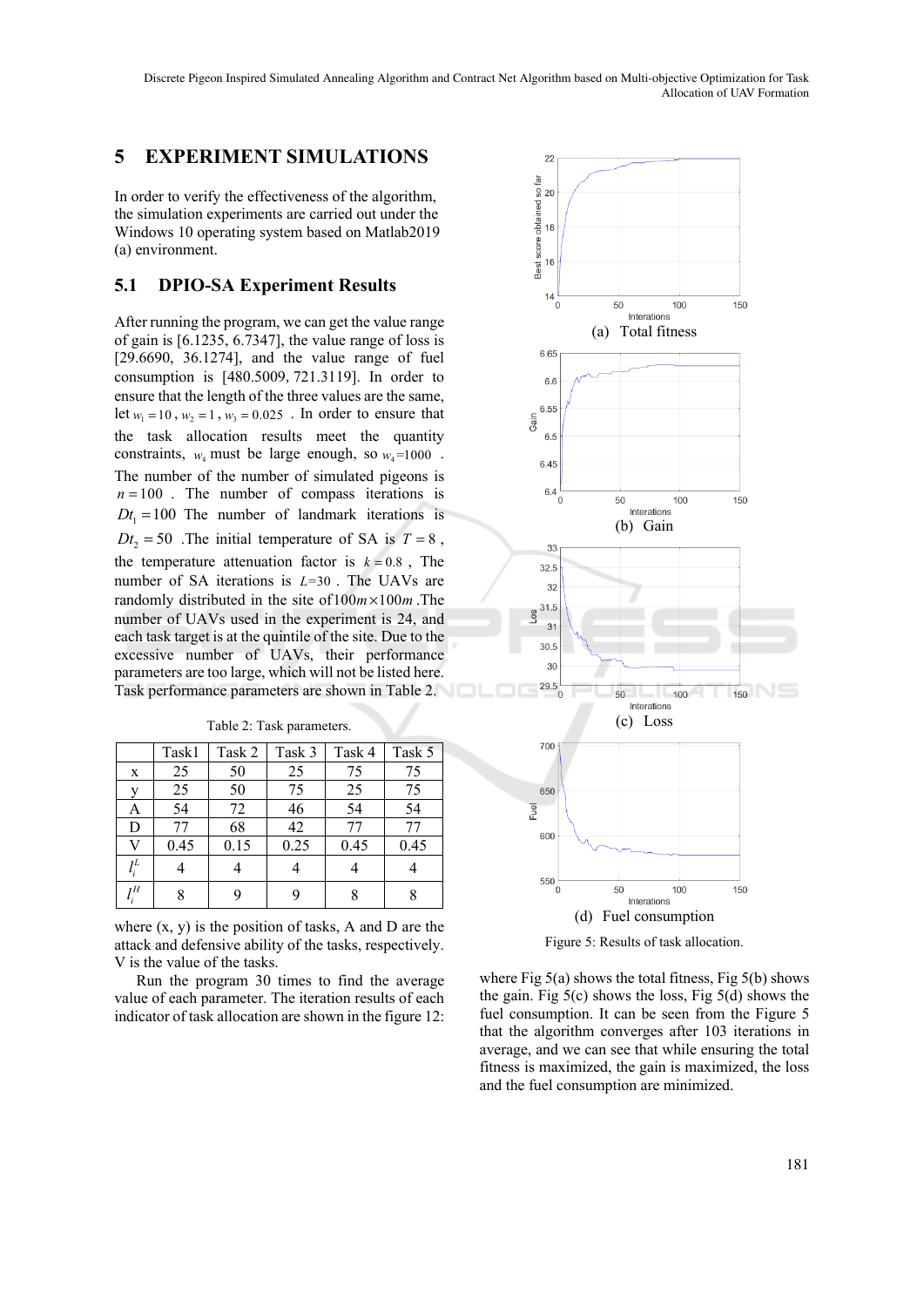The algorithms based on DPIO and DPIO-SA are simulated. Take the average values of the algorithms after 30 runs. The comparison is shown in Figure 6.



Figure 6: Comparison of DPIO and DPIO-SA.

As can be seen from the Figure 6, the average convergence value of DPIO-SA is 21.9444, and DPIO-SA is 20.5672. In order to better compare the two algorithms, a baseline is set, here we set it as the minimum fitness during the execution of the algorithm. Therefore, the following formula can be used for comparison:

$$
\eta = \frac{\Delta_{\text{fitness}}}{\text{fitness}_{\text{DPIO}} - \text{base}} \tag{19}
$$

where  $\Delta_{\text{finess}} = \text{fitness}_{\text{DPIO-SA}} - \text{fitness}_{\text{DPIO}}$ 

*base* =10.3712 . It can be concluded that the convergence value of DPIO-SA is 13.5% higher than that of DPIO. At the same time, in 30 runs, the number of times DPIO-SA reaches the global extremum is 15. And DPIO is 2. Both mean DPIO-SA is easier to jump out of local extremum.

The optimal solution of the task allocation is shown in the Table 3:

Table 3: Results of the task allocation.

| Task number | UAV number             |
|-------------|------------------------|
|             | $1 - 6 - 7 - 22$       |
|             | $5-14-16-21$           |
|             | $8-9-10-17-18$         |
|             | $2 - 3 - 11 - 12 - 20$ |
|             | 4-13-15-19-23-24       |

#### **5.2 CNA Experiment Results**

First, a UAV is randomly selected as the tenderer UAV release the task. Assume that the tenderer UAV is UAV6. From the task allocation result, UAV6 performs task1. The lower limit of the number of UAVs required for task1 is  $l_1^L = 4$ , so when UAV 6 fails to perform task1, the task cannot be completed. At this time, the CNA is used for task scheduling.

Firstly, UAV6 issues task to all UAVs in the network. Because of the large number of UAVs, the UAV communication diagram is represented by task network. When there is a connection between two tasks, it means that all UAVs between the two tasks can communicate with each other. The task networking diagram of this paper is shown in Figure 7:



Figure 7: The task network diagram.

It can be seen from Figure 7 that tasks associated with task 1 include task 3, task 4, and task 5. According to the task allocation result, all UAVs performing task 3, task 4, and task 5 have redundant UAVs, so all UAVs performing these three tasks will be considered as potential bidder UAVs. According to whether the fuel constraints between UAVs and task1 are met, the potential bidder UAVs can be considered as bidder UAVs. The fitness is calculated according to the contract, as shown in Table 5. After bidding, the winner UAV is UAV 17. The types of UAVs in the CNA are shown in Table 4.

Table 4: Types of UAVs in the contract network.

| Potential Bidder                                                                                                                | <b>Bidder</b>                                                           | Winner     |
|---------------------------------------------------------------------------------------------------------------------------------|-------------------------------------------------------------------------|------------|
| <b>UAVs</b>                                                                                                                     | <b>UAVs</b>                                                             | <b>UAV</b> |
| UAV2, UAV3, UAV4,<br><b>UAV8, UAV9, UAV10,</b><br>UAV11, UAV12, UAV13,<br>UAV15, UAV17, UAV18,<br>UAV19, UAV20, UAV23,<br>UAV24 | UAV <sub>2</sub> .<br>UAV11,<br><b>UAV13.</b><br><b>UAV17.</b><br>UAV20 | UAV17      |

Table 5: Bidder UAVs and corresponding fitness.

| UAV number | <b>Fitness</b> |
|------------|----------------|
| UAV 2.     | 20.9041        |
| UAV 11     | 21.1804        |
| UAV 17     | 21.4688        |
| UAV 13     | 21.093         |
| UAV 20     | 21.3611        |